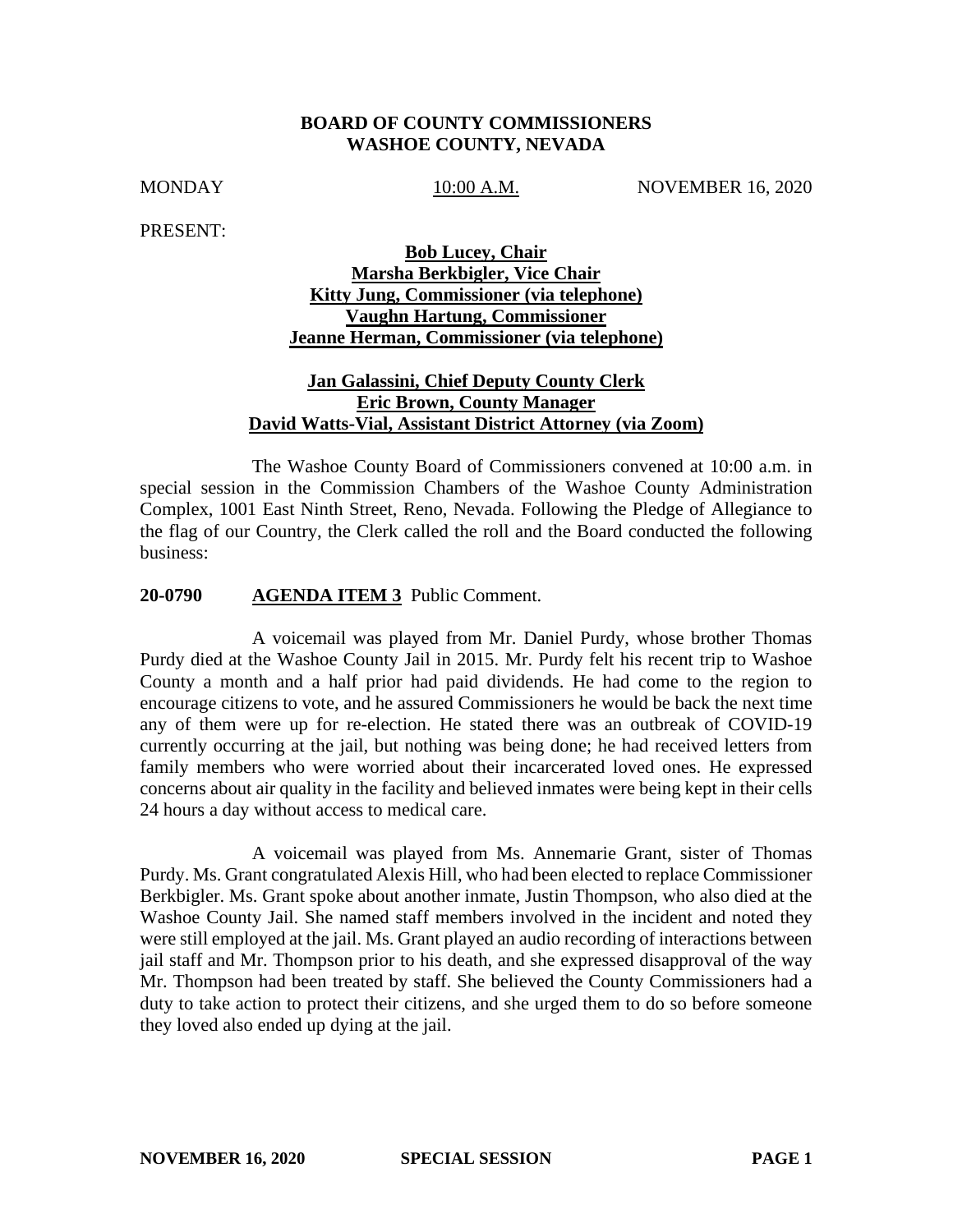# **20-0791 AGENDA ITEM 4** Announcements/Reports.

Chair Lucey advised that the current meeting was a special session, but the Board of County Commissioners would have its regularly scheduled meeting the following day. It would also participate in a concurrent meeting on Wednesday, November 19, with the Cities of Reno and Sparks.

# **20-0792 AGENDA ITEM 5** Declaration of Canvass of the Vote and Order for 2020 General Election per NRS 293.387. Registrar of Voters. (All Commission Districts.

Washoe County Registrar of Voters Deanna Spikula conducted a PowerPoint presentation, a copy of which was placed on file with the Clerk. She reviewed slides with the following titles: 2020 General Election; Going into the 2020 Elections – The Year of Change; Election Statistics – Registered Voters in Washoe County – 304,224; Election Statistics – 2020 General Turnout by Tally Type; Early Voting; Election Day; Mail In Ballot Processing; County Departments; Special Thanks to Our Adopt a Polling Place Partners; Post-Election Activity; VVPAT Audit; Staff Introductions; Final Thank You; and Voter Registration and Elections Administration.

Ms. Spikula acknowledged 2020 had been a challenging year for many reasons, but she expressed pride in what had been accomplished, such as running a safe and secure election and implementing new systems and tools to enhance and expand the ability for registered voters to vote. She mentioned the BallotTrax system, an electronic sample ballot partnership with a new vendor, and the voting wait times application developed by the County's Technology Services department and Geographic Information Systems staff. She said there had been a tremendous countywide effort to put everything together. Ballots had been mailed to all registered voters in Washoe County, which had never been done before, and automatic voter registration and same-day registration had also taken effect in January 2020.

Ms. Spikula described party affiliations in the County as being almost evenly split at the start of the election, and she noted the number of nonpartisan voters had increased. She said mail-in ballots and early voting had been the preferred choice of voters during the 2020 election, and fewer voters had shown up to vote in person on election day. Overall, there had been a historic turnout, with 83 percent of registered voters choosing to participate in the electoral process. She felt this was a testament to increasing awareness and interest in local elections, as well as the importance of local elected officials to the process.

Ms. Spikula thanked the many staff and volunteers who had worked long hours during the pandemic in order to support their fellow citizens' right to vote. Over 130,000 ballots had been mailed in, totaling more than 43 percent of the votes. This was the most ever received in Washoe County, and the State of Nevada had assisted the County with purchasing ballot-sorting equipment that made processing much quicker and more efficient.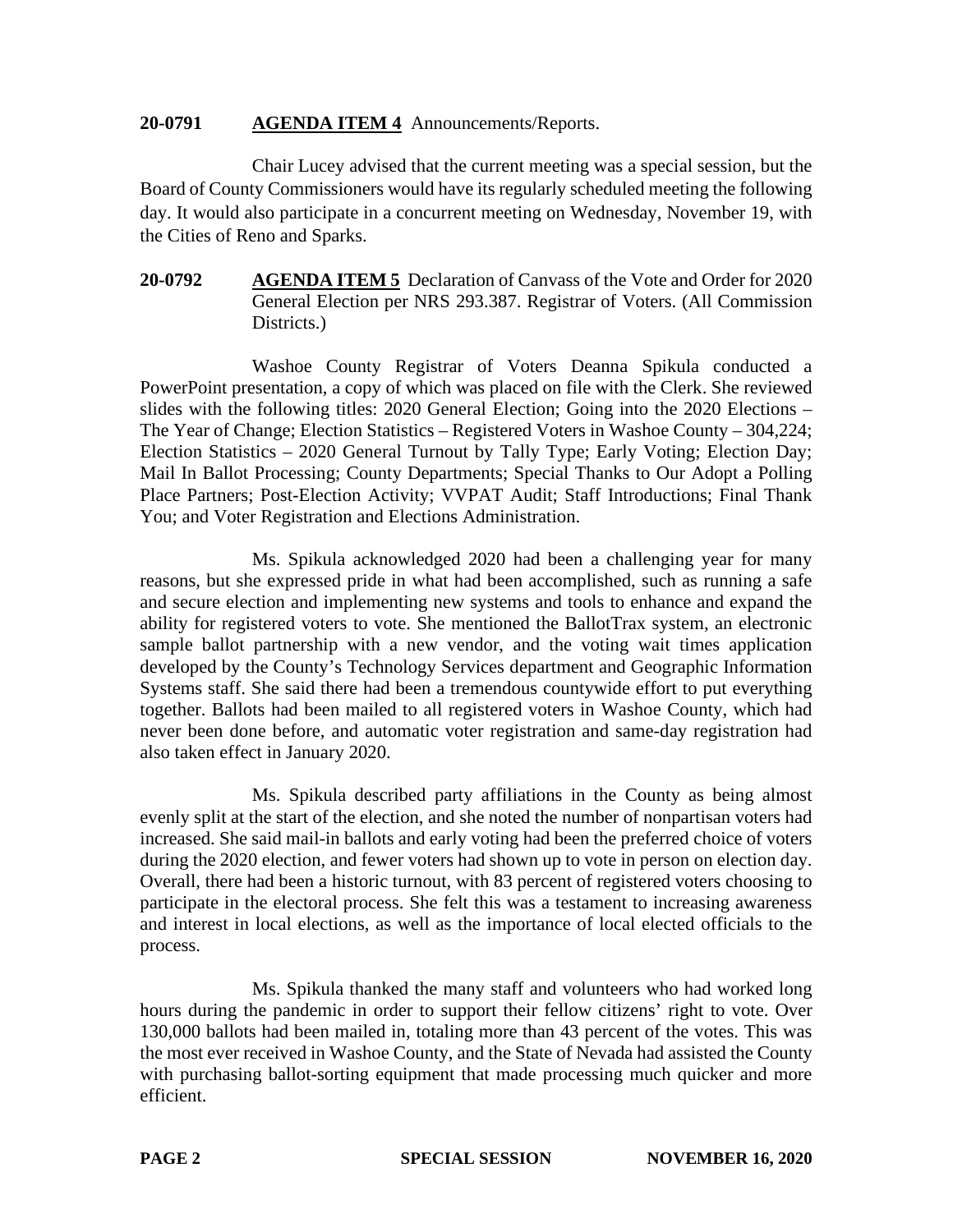The staff member in charge of coordinating absentee ballots had left the Registrar of Voters in April, Ms. Spikula stated, and she expressed gratitude that the rest of her staff had taken on additional duties in order to help fill in for the vacancy. Temporary staff had been hired and contributed to the overall success of the election, and eight County departments allowed their employees to volunteer. Many worked during both the primary and general elections. She gave special thanks to those who had stepped up with the Adopt a Polling Place program, saying there had been a strong push in the past year to recruit poll workers and engage citizens.

Ms. Spikula reviewed the post-election activity, stating the certification board had performed all tasks required by law, including the voter-verified paper audit trail (VVPAT) audit, post-election logic and accuracy testing of the voting machines, and certification of team members. She explained the audit team ensured everything had been done properly and the equipment had tallied votes as it should; no errors had been found.

The Registrar of Voters' Office had a spectacular team, Ms. Spikula continued, and she thanked all the staff members and volunteers who had helped with the elections in 2020. She mentioned Assistant Registrar of Voters Heather Carmen, whose position covered everything from human resources to purchasing and poll worker recruitment. Elections Specialist Cate Salim had worked for the Registrar of Voters since 2008, managing equipment and supplies in the warehouse, and had also taken on functions of the Absentee Ballot Coordinator for the primary election. Elections Specialist Jon Brown had recruited, trained, and managed many of the volunteers and poll workers, as well as overseeing the poll worker help line. Elections Specialist Mike Chavez, who Ms. Spikula noted had been with the Registrar of Voters almost two years, worked to assist voters and troubleshoot issues. Department Systems Specialist Mike Mulreaney had been with the office for a little over a year, and Ms. Spikula said they would not have accomplished everything they had if not for his assistance, as well as that of Senior Business Systems Analysts Brian Takemoto and Dan Simpson.

Ms. Spikula offered final thanks to the County Manager's Office and the County Commissioners for their support. She thanked the Communications Department for helping to ensure voters had the information they needed, Technology Services for providing their personnel, equipment, time, and effort, and the citizens of Washoe County for their participation and for exercising their right to vote. She felt the historic turnout was a testament to the hard work done by staff and volunteers.

Vice Chair Berkbigler asked for more information regarding the term 'undervotes' from the election summary report. Ms. Spikula explained that voters were not required to vote on every contest available to them, and undervotes were instances where voters had chosen not to vote on certain issues or candidates.

Commissioner Jung thanked Ms. Spikula and the staff who helped with the elections, indicating their work helped to support democracy in Washoe County. She recalled bemoaning low voter turnout just two years prior but expressed pride as a citizen and taxpayer that turnout had since increased under Ms. Spikula's watch.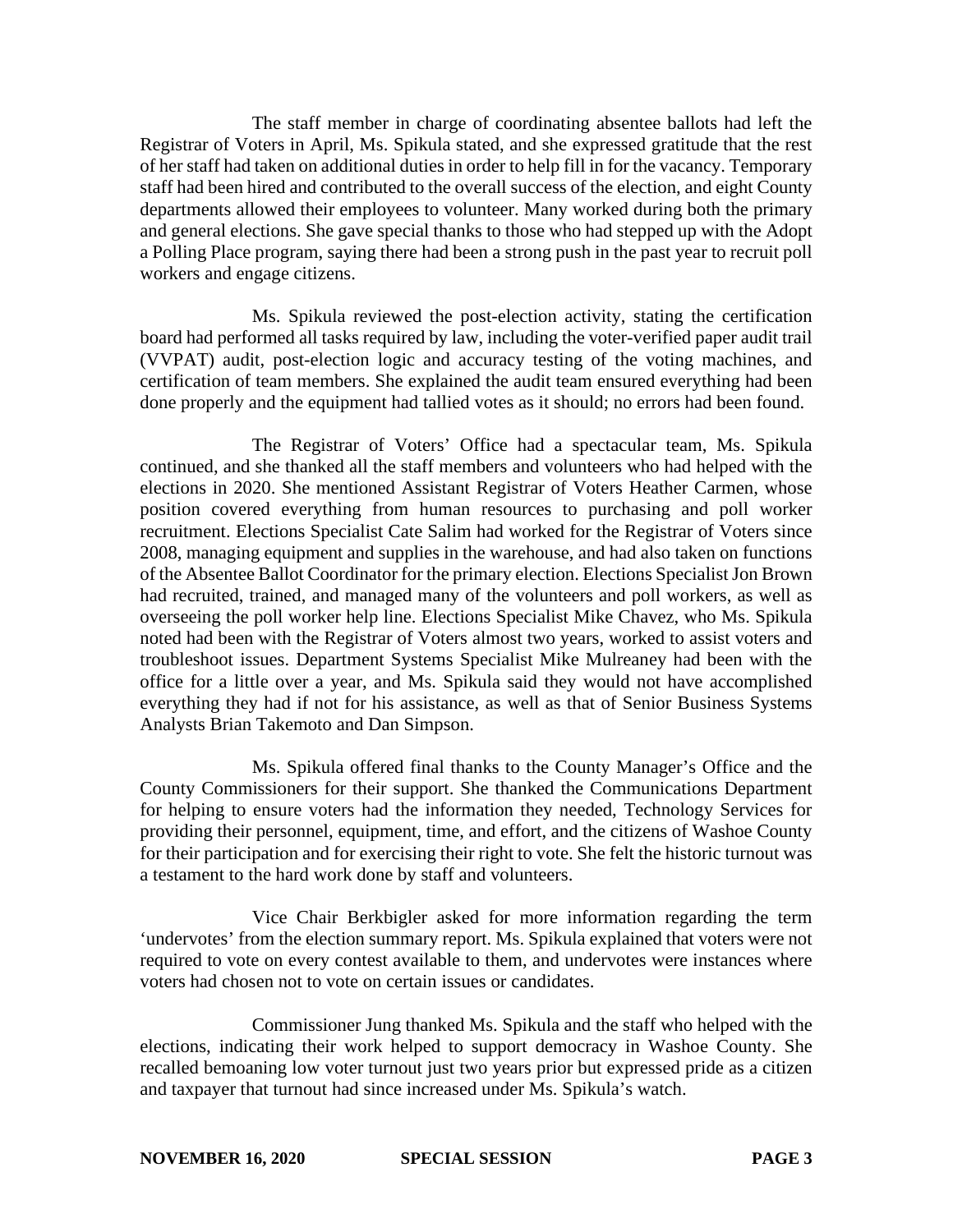Chair Lucey also thanked the Registrar of Voters' team, saying they had done a wonderful job despite the year's challenges and adjustments. He was impressed with the voter turnout, and he thanked the audit committee, the volunteers, and everyone who had given time and effort to support the election. The Chair asked Assistant District Attorney David Watts-Vial to affirm the information needed in order to declare the results of the election.

Mr. Watts-Vial asked whether the Registrar of Voters had the opportunity to review the election results; Ms. Spikula confirmed she had. Mr. Watts-Vial asked whether any errors had been noted, or any clerical errors discovered after the canvass of results. Ms. Spikula responded no errors had been noted or discovered after the canvass. Mr. Watts-Vial asked whether there was any need to make changes, and Ms. Spikula answered there was not. Mr. Watts-Vial stated that, based on the answers provided, it was the District Attorney's legal opinion that the information provided by the Registrar of Voters was sufficient to declare the results of the election.

There was no response to the call for public comment.

On motion by Commissioner Hartung, seconded by Vice Chair Berkbigler, which motion duly carried on a 4-1 vote with Commissioner Herman voting "no", it was ordered that the Declaration of the Canvass of the Vote and Order for the 2020 General Election be approved.

# **20-0793 AGENDA ITEM 6** Public Comment.

There was no response to the call for public comment.

# **20-0794 AGENDA ITEM 7** Announcements/Reports.

County Manager Eric Brown noted that, after showing such proficiency in recruiting volunteers to help with the election, Elections Specialist Jon Brown had agreed to assist the Health District in recruiting contact tracers to help slow the spread of COVID-19 (C19) in the community.

Chair Lucey acknowledged the past few weeks had been difficult, with rapidly increasing C19 infections throughout the state, and Governor Steve Sisolak himself testing positive for the coronavirus. He wished the Governor a speedy recovery and implored the public to help address the widespread transmission currently occurring in the community. He asked everyone to continue wearing face coverings, washing their hands, and practicing social distancing. He expressed concern that the colder weather was driving people indoors where the virus could more easily spread. The Chair asked citizens to do everything they could to keep themselves and their fellow community members safe, and to work together to take care of one another. He asked that anyone needing assistance during quarantine contact the Health Department, which would work with residents to help them find solutions.